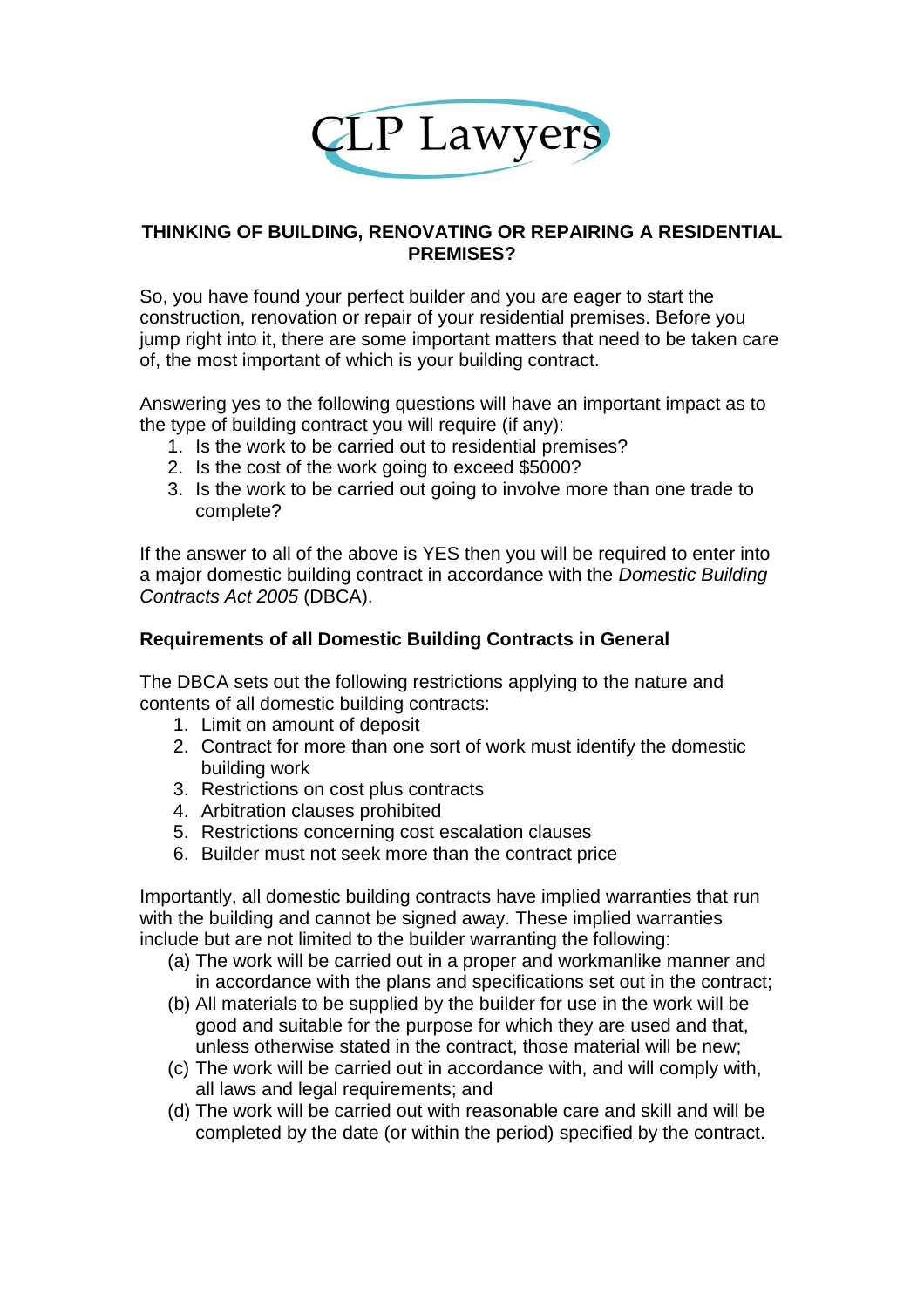The inclusion of these warranties are for the benefit of the owner where it is found that the works are defective. Accordingly, the warranties provide the owner with some recourse against the builder should the builder be in breach of those warranties.

## **Requirements for Major Domestic Building Contracts**

In addition to the general requirements for all domestic building contracts, the DBCA sets out additional requirements for major domestic building contracts. These additional requirements include:

- (a) A builder must not enter into a contract unless registered;
- (b) A builder must obtain information concerning foundations;
- (c) The contract must be in writing and comply with a number of requirements under the DBCA which includes ensuring that the plans and specifications for the work are provided with the contract;
- (d) The builder must make allowance for delays in time estimates;
- (e) Contract must contain warning if price likely to vary; and
- (f) A cooling off period.

This is not an exhaustive list of the requirements under the DBCA but merely provides a sample. It is clear from this sample, that there are various requirements that need careful consideration before the contract should be signed off by the Owner or the Builder.

### **Insurance**

Before enter into a contract and carrying out domestic building work over the value of \$12,000, a Builder is required to have taken out an insurance policy to indemnify the building owner in respect of loss or damage in the event of defective domestic building work and a breach of any of the implied warranties under the DBCA.

Important things to note about this insurance requirement and policy include:

- 1. The insurance requirement does not apply to the construction of a multi-storey residential building. A multi-storey residential building is defined as a building that has a rise in storeys (not including a space used for purposes of car parking) of more than 3 and contains two or more separate dwellings.
- 2. The insurance is only triggered in the event that the builder disappears, dies, or becomes insolvent.
- 3. Claims are limited to the sum of \$200,000.00
- 4. The time for making a claim is two years from the completion date for non-structural defects and six years for all other loss and damage.

It is clear to see that whilst the decision to build or renovate a residential premises is an exciting proposition, there are a number of things that you need to be aware of before signing on the dotted line. We are well placed to advise on whether your building contract complies with the requirements under the DBCA and you are sufficiently protected should something go wrong.